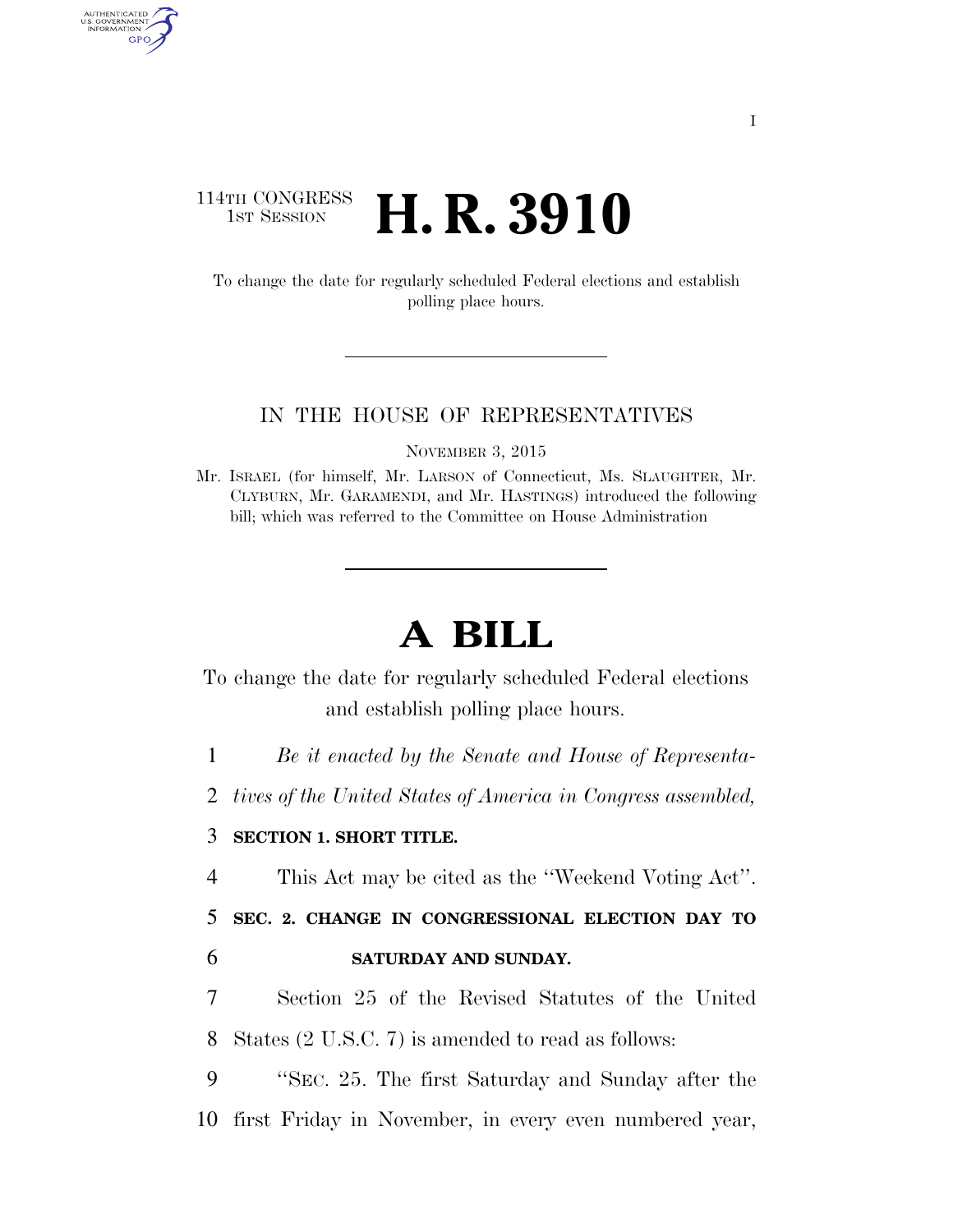are established as the days for the election, in each of the States and Territories of the United States, of Represent- atives and Delegates to the Congress commencing on the 3d day of January thereafter.''.

# **SEC. 3. CHANGE IN PRESIDENTIAL ELECTION DAY TO SAT-URDAY AND SUNDAY.**

 Section 1 of title 3, United States Code, is amended by striking ''Tuesday next after the first Monday'' and inserting ''first Saturday and Sunday after the first Fri-day''.

#### **SEC. 4. POLLING PLACE HOURS.**

(a) IN GENERAL.—

 (1) PRESIDENTIAL GENERAL ELECTION.— Chapter 1 of title 3, United States Code, is amend-ed—

 (A) by redesignating section 1 as section 1A; and

 (B) by inserting before section 1A the fol-lowing:

### **''§ 1. Polling place hours**

21 "(a) DEFINITIONS.—In this section:

22 "(1) CONTINENTAL UNITED STATES.—The term 'continental United States' means a State (other than Alaska and Hawaii) and the District of Columbia.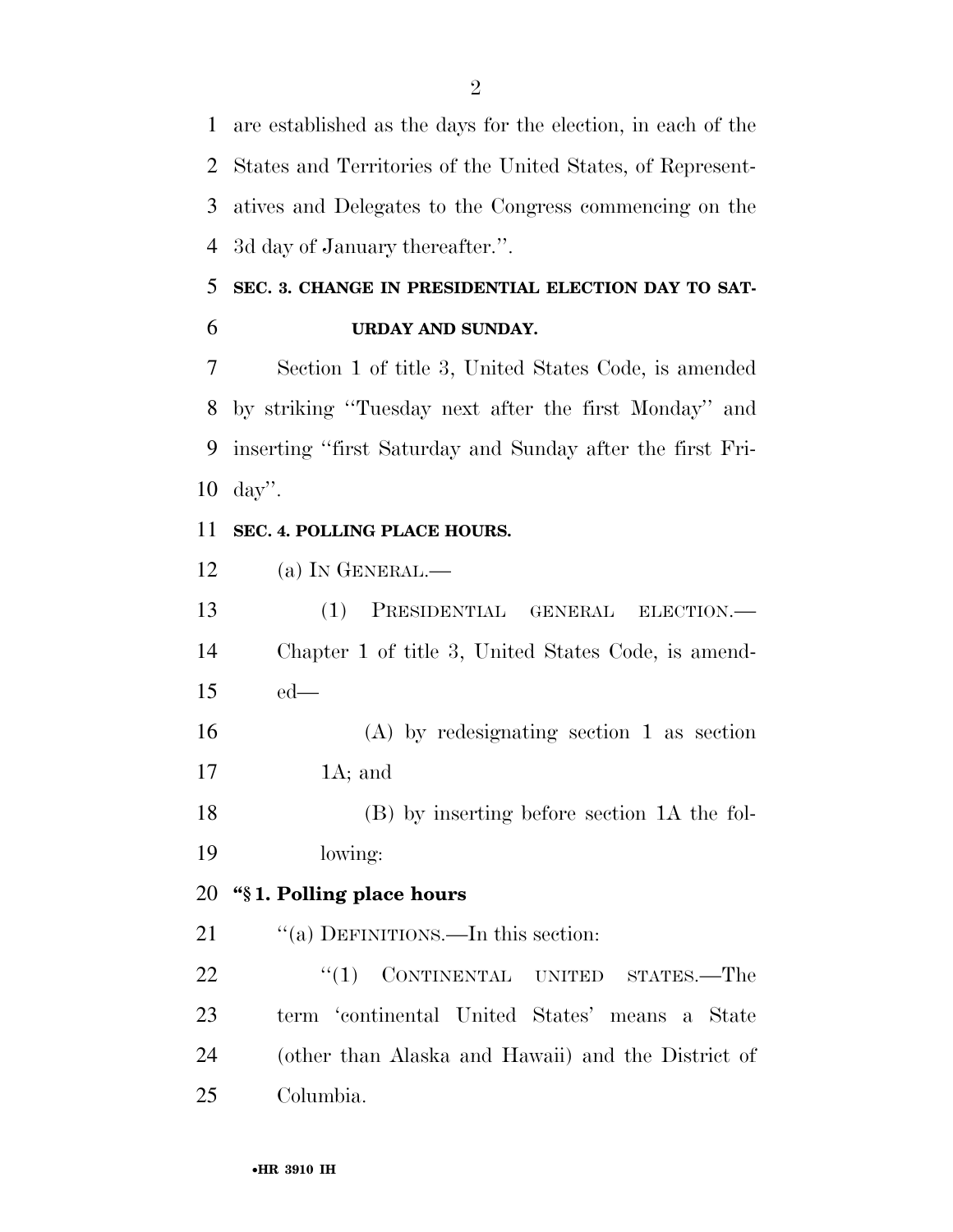1 ''(2) PRESIDENTIAL GENERAL ELECTION.—The term 'Presidential general election' means the elec- tion for electors of President and Vice President. 4 "(b) POLLING PLACE HOURS.— 5 "(1) POLLING PLACES IN THE CONTINENTAL UNITED STATES.—Each polling place in the conti-nental United States shall be open, with respect to

 a Presidential general election, beginning on Satur- day at 10:00 a.m. eastern standard time and ending on Sunday at 6:00 p.m. eastern standard time.

11 "(2) POLLING PLACES OUTSIDE THE CONTI- NENTAL UNITED STATES.—Each polling place not located in the continental United States shall be open, with respect to a Presidential general election, beginning on Saturday at 10:00 a.m. local time and ending on Sunday at 6:00 p.m. local time.

17 "(3) EARLY CLOSING.—A polling place may close between the hours of 10:00 p.m. local time on Saturday and 6:00 a.m. local time on Sunday as provided by the law of the State in which the polling place is located.''.

 (2) CONGRESSIONAL GENERAL ELECTION.— Section 25 of the Revised Statutes of the United States (2 U.S.C. 7) is amended—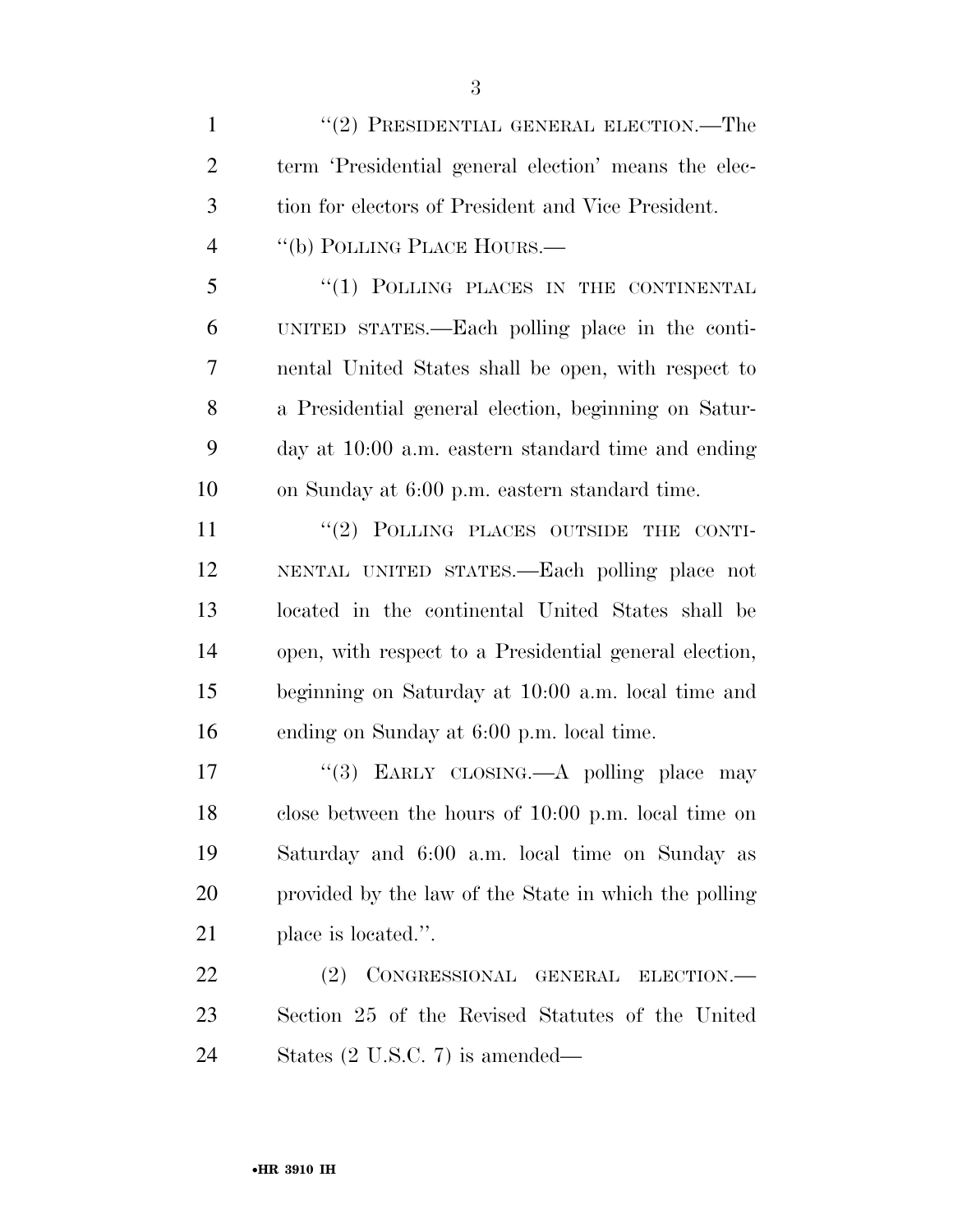| 1              | $(A)$ by redesignating section 25 as section           |
|----------------|--------------------------------------------------------|
| $\overline{2}$ | $25A$ ; and                                            |
| 3              | (B) by inserting before section 25A the fol-           |
| $\overline{4}$ | lowing:                                                |
| 5              | "SEC. 25. POLLING PLACE HOURS.                         |
| 6              | "(a) DEFINITIONS.—In this section:                     |
| 7              | "(1) CONTINENTAL UNITED STATES.—The                    |
| 8              | term 'continental United States' means a State         |
| 9              | (other than Alaska and Hawaii) and the District of     |
| 10             | Columbia.                                              |
| 11             | "(2) CONGRESSIONAL GENERAL ELECTION.-                  |
| 12             | The term 'congressional general election' means the    |
| 13             | regularly scheduled general election for the office of |
| 14             | Senator or Representative in, or Delegate or Resi-     |
| 15             | dent Commissioner to, the Congress.                    |
| 16             | "(b) POLLING PLACE HOURS.—                             |
| 17             | $\lq(1)$ POLLING PLACES INSIDE<br>THE<br>CONTI-        |
| 18             | NENTAL UNITED STATES.—Each polling place in the        |
| 19             | continental United States shall be open, with respect  |
| 20             | to a congressional general election, beginning on      |
| 21             | Saturday at 10:00 a.m. eastern standard time and       |
| 22             | ending on Sunday at 6:00 p.m. eastern standard         |
| 23             | time.                                                  |
| 24             | "(2) POLLING PLACES OUTSIDE THE CONTI-                 |
| 25             | NENTAL UNITED STATES.—Each polling place not           |